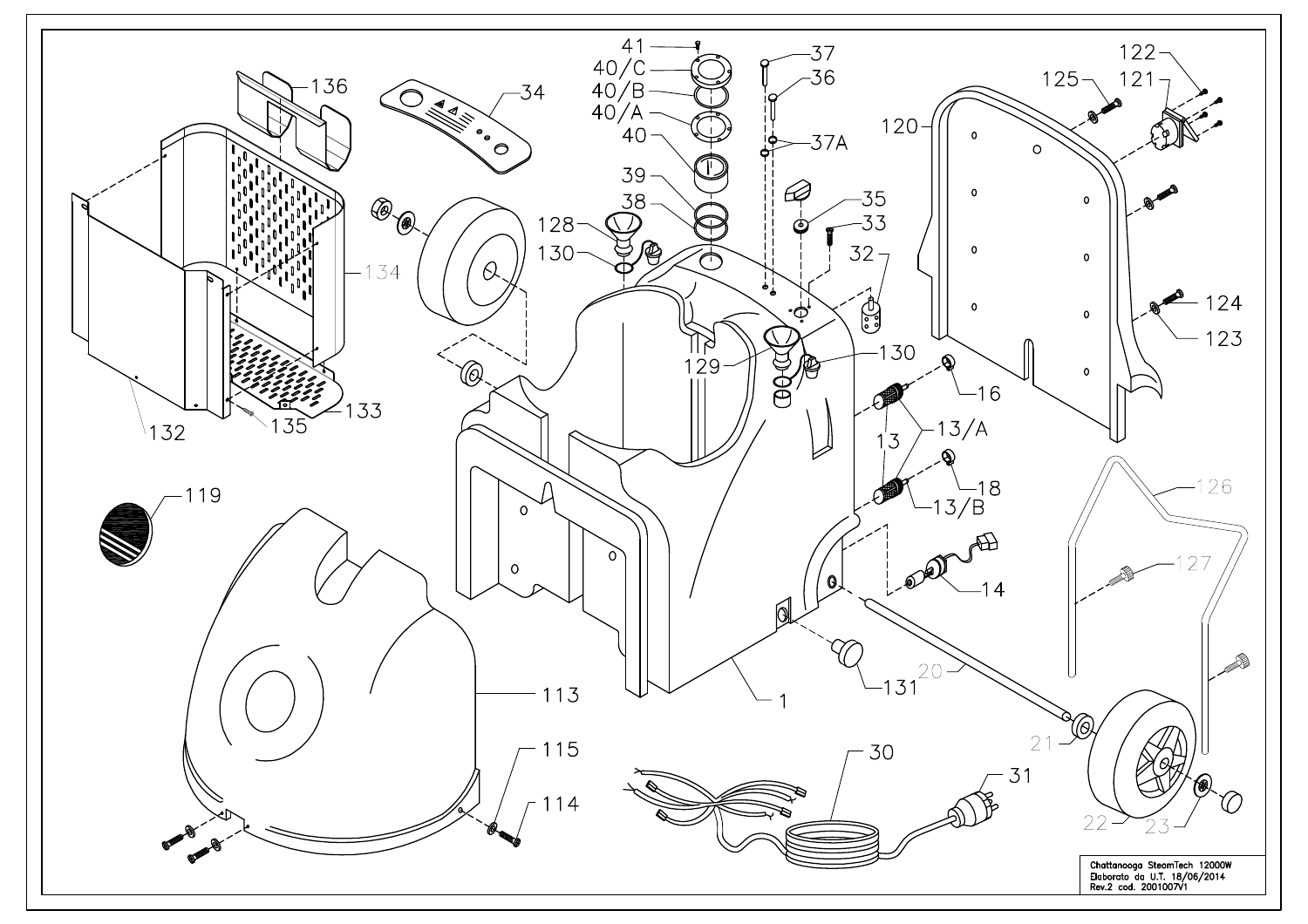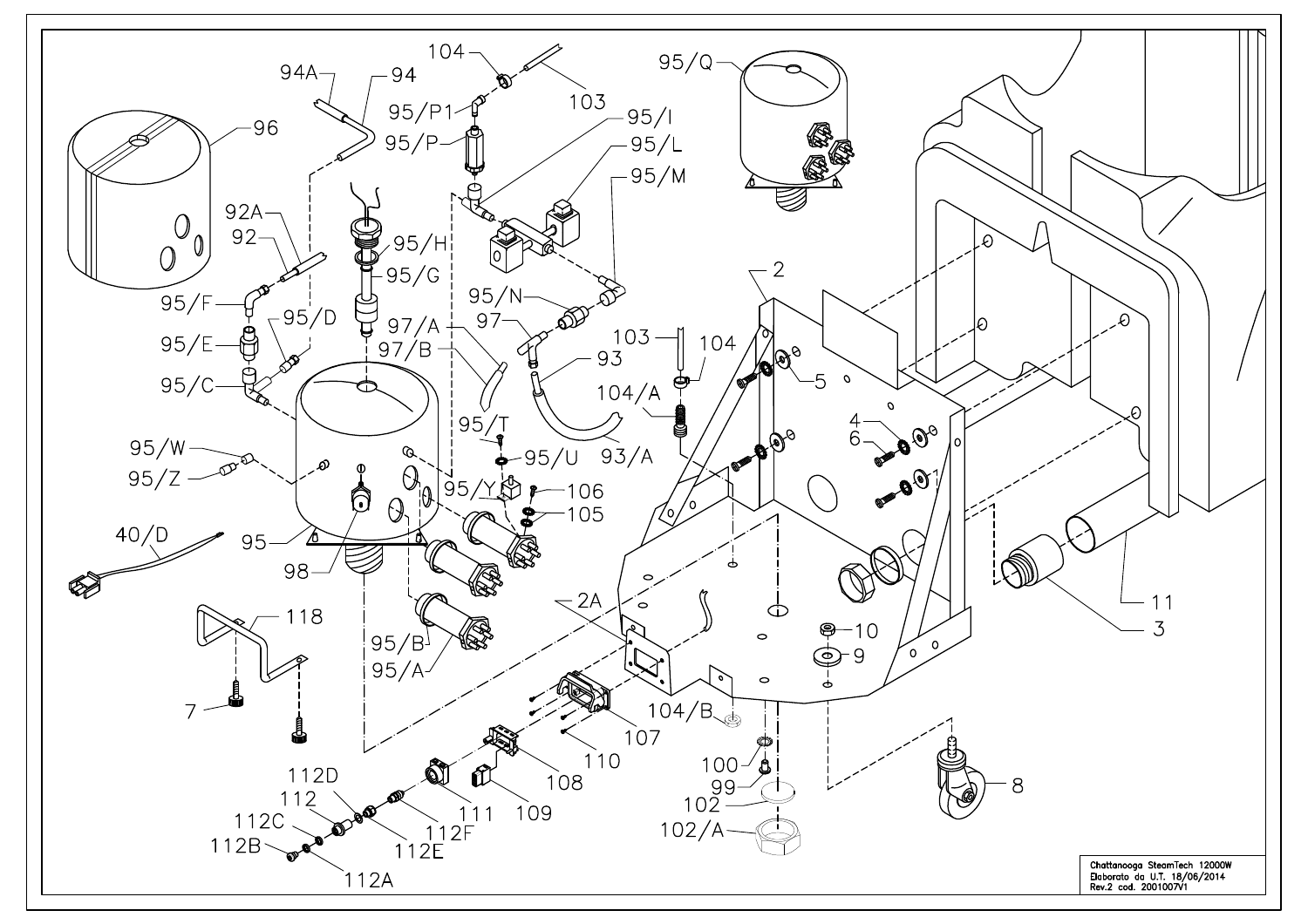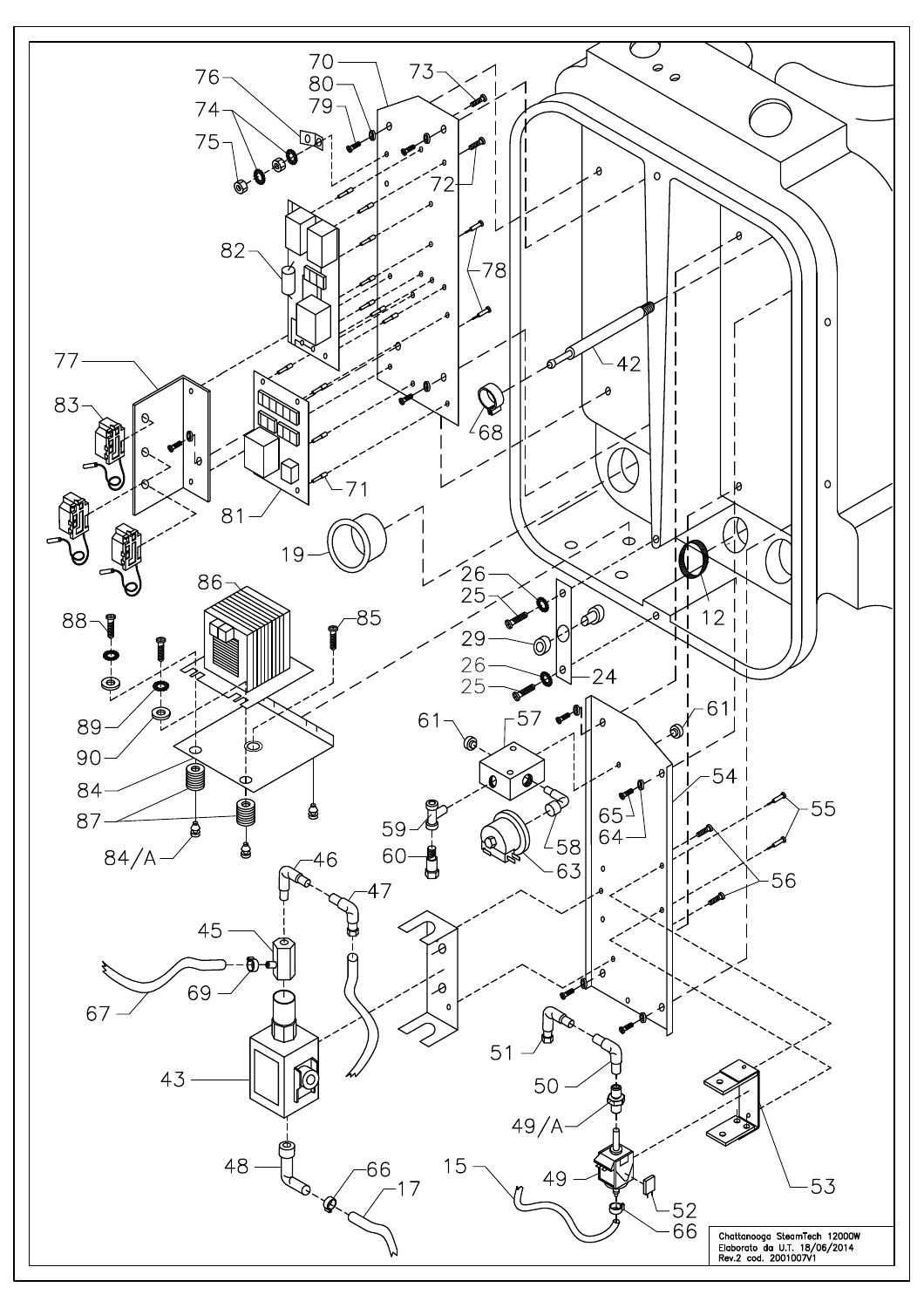| CH. STEAM TECH 12000 10800W 400V 3~ cod. 2001007V1 REV.2 18/06/14 |                      |                              |                                                                    |                                                |  |  |
|-------------------------------------------------------------------|----------------------|------------------------------|--------------------------------------------------------------------|------------------------------------------------|--|--|
| Pos.                                                              | <b>CODICE</b>        | Q.tà                         | <b>DENOMINAZIONE</b>                                               | <b>DENOMINATION</b>                            |  |  |
| $\mathbf{1}$                                                      | CA1181               | $\mathbf 1$                  | <b>GRUPPO CENTR. SERBAT. BLU</b>                                   | <b>BLUE TANK GROUP</b>                         |  |  |
| 2                                                                 | RA3085V2             | 1                            | STAFFA ANT. CALDAIA-RUOTE                                          | <b>MOUNT BASE</b>                              |  |  |
| 2A                                                                | RA31077              | 1                            | STAFFA ATTAC.A/B TEMP USCITA VAP.S/T.                              | <b>MOUNT BASE</b>                              |  |  |
| 3                                                                 | PP0007               | 2                            | RACCORDO TUBO SCATOLA Ø50                                          | <b>FITTING</b>                                 |  |  |
| 4                                                                 | VI7311               | 4                            | RONDELLA DENTELLATA Ø10                                            | WASHER Ø10                                     |  |  |
| 5                                                                 | VI7313               | 4                            | RONDELLA GREMB. ZN 10X30                                           | WASHER ZN 10X30                                |  |  |
| 6<br>$\overline{7}$                                               | VI7125               | 4<br>2                       | VITE M10X20 STEAM TECH                                             | SCREW M10X20<br><b>HAND WHEEL SCREW</b>        |  |  |
| 8                                                                 | PG5032<br>PG5409     | 2                            | VOLANTINO TMP V1/30/V-M6X20<br>RUOTA Ø100 10MAX15 GIREV.           | WHEEL Ø100 MAX15                               |  |  |
| 9                                                                 | <b>VI7313</b>        | $\overline{2}$               | RONDELLA GREMB. ZN 10X30                                           | WASHER ZN 10X30                                |  |  |
| 10                                                                | $\overline{VI7225}$  | 2                            | DADO AUTOBLOK M10                                                  | NUT M10                                        |  |  |
| 11                                                                | PG5345               | mt 0.428                     | TUBO ELETTRICO Ø50 (S/TECH)                                        | HOSE Ø50                                       |  |  |
| 12                                                                | PG5145               | 2                            | GUARNIZ. TUBI. PASS. EL./IDR.                                      | <b>GASKET</b>                                  |  |  |
| 13                                                                | <b>FL9000</b>        | $\overline{2}$               | FILTRO DET/ACQ STEAM TECH                                          | DET/WATER FILTER STEAM TECH                    |  |  |
| 13/A                                                              | RA3070               | 2                            | RIDUZIONE PER PORTAGOMMA                                           | <b>REDUCTION FOR TUBE COUPLER</b>              |  |  |
| 13/B                                                              | RA3020               | 2                            | PORTAGOMMA 7 x1/8"                                                 | TUBE COUPLER 7X1/8"                            |  |  |
| 14                                                                | PE2327               | $\mathbf{1}$                 | INTERR. REED GALLEGG. ORIZZ.                                       | REED SWITCH HORIZONTAL FLOAT                   |  |  |
| 15                                                                | PG5365               | mt 0.35                      | TUBO PVC TRASPARENTE 6X9                                           | PVC HOSE 6X9                                   |  |  |
| 16                                                                | PG5247               | 1                            | FASCETTA BIFILARE 9.8-10.4                                         | CLAMP 9.8-10.4                                 |  |  |
| 17                                                                | PG5365<br>PG5247     | mt 0.6                       | TUBO PVC TRASPARENTE 6X9                                           | PVC HOSE 6X9                                   |  |  |
| 18<br>19                                                          | PP0005               | $\mathbf 1$<br>2             | FASCETTA BIFILARE 9.8-10.4<br><b>TAPPO VANO EL./IDR. S/TECH</b>    | CLAMP 9.8-10.4<br><b>CAP</b>                   |  |  |
| 20                                                                | RA3090               | $\mathbf 1$                  | PERNO RUOTA STEAM TECH                                             | <b>WHEEL AXLE</b>                              |  |  |
| 21                                                                | RA3091               | $\overline{2}$               | <b>SPESSORE PERNO-RUOTA</b>                                        | <b>WHEEL AXLE BLOCK</b>                        |  |  |
| 22                                                                | PG5416               | 2                            | RUOTA POSTERIORE S/TECH                                            | <b>WHEEL</b>                                   |  |  |
| 23                                                                | PG5245               | 2                            | <b>COLLARE ELAST. FERMO RUOTA</b>                                  | <b>ELASTIC COLLAR FOR WHEEL</b>                |  |  |
| 24                                                                | RA3094               | 1                            | STAFFA CAVO ALIMENTAZIONE                                          | <b>MOUNT BASE</b>                              |  |  |
| 25                                                                | VI7188               | $\overline{2}$               | VITE TCB TC M6X10 UNI7687                                          | <b>SCREW M6X10</b>                             |  |  |
| 26                                                                | VI7303               | 2                            | RONDELLA DENTELLATA ZN Ø6                                          | WASHER ZN Ø6                                   |  |  |
| 29                                                                | PE23612              | 1                            | PRESSACAVO OTT/NIC PG16 + GHIERA                                   | <b>CABLE PRESS</b>                             |  |  |
| 30                                                                | <b>PE2096K</b>       | 1                            | CAVO DI ALIMENTAZIONE                                              | POWER CABLE                                    |  |  |
| 31                                                                | PE1999               | 1                            | SPINA 3P+T 400V ROSSA                                              | RED PLUG 3P+T 400V                             |  |  |
| 32<br>33                                                          | PE2270<br>VI7164     | 1<br>3                       | COMMUTATORE 20A 400V<br>VITE AUTOFIL.2.9X13 T.S.P T.C.             | <b>COMMUTATOR</b><br><b>SCREW 2.9X13</b>       |  |  |
| 34                                                                | AD9020               | 1                            | ADESIVO SERIG. PANN. COM.                                          | <b>STICKER COMAND PANEL</b>                    |  |  |
| 35                                                                | PG5308               | 1                            | PASSATUBO ELIS                                                     | <b>MOUTHPIECE</b>                              |  |  |
| 36                                                                | PE22257              | 1                            | SPIA LUM. VERDE FAST.                                              | <b>GREEN CONTROL LIGHT</b>                     |  |  |
| 37                                                                | PE22197              | $\mathbf{1}$                 | SPIA LUM. ROSSA FAST.                                              | <b>RED CONTROL LIGHT</b>                       |  |  |
| 37A                                                               | PG5106               | 2                            | OR 9.25X1.78 NBR GRIGIO                                            | O-RING 34.65X1.78                              |  |  |
| 38                                                                | PG5123               | $\mathbf 1$                  | OR 29.82X2.62 SILICONE ROSSO                                       | O-RING                                         |  |  |
| 39                                                                | PG51237              | 1                            | OR 3193 Ø48.89X2.62 MANOMETRO                                      | O-RING                                         |  |  |
| 40                                                                | PE24017              | 1                            | MANOMETRO/CONTAORE COMPLETO 10bar                                  | <b>PRESSURE GAUGE/HOUR COUNTER</b>             |  |  |
| 40/A                                                              | RA30807V1            | 1                            | <b>STAFFA SUPPORTO TERMOMETRO DIGITALE</b>                         | <b>MOUNT BASE</b>                              |  |  |
| 40/B                                                              | PG5115               | 1                            | OR 34.65X1.78 NBR NERO<br><b>ICORNICE TERMOMETRO DIGITALE NERA</b> | O-RING 34.65X1.78                              |  |  |
| 40/C<br>40/D                                                      | 1200117V1<br>PE24512 | $\mathbf{1}$<br>$\mathbf{1}$ | SONDA NTC 10K CAVI L.600 PTFE ±3% COMPL                            | <b>MOUNT BASE</b><br><b>SONDE</b>              |  |  |
| 41                                                                | VI7105               | 5                            | VITE RAPID FIX ZN.TC.3,9X16 NERA N/PUNTA                           | <b>SCREW</b>                                   |  |  |
| 42                                                                | 510303               | 1                            | TUBO COLLEG. INT. CORTO                                            | <b>HOSE</b>                                    |  |  |
| 43                                                                | PE2046               | 1                            | POMPA ET3000 3/8"FF                                                | <b>PUMP ET3000 3/8F</b>                        |  |  |
| 45                                                                | PE2425               | 1                            | DEAREATORE POMPA ET3000                                            | BLEEDER VALVE FOR PUMP                         |  |  |
| 46                                                                | RA30442              | $\mathbf 1$                  | RACCORDO GOMITO 3/8"M-1/8"F                                        | <b>ELBOW FITTING</b>                           |  |  |
| 47                                                                | RA3105               | 1                            | RACCORDO GOMITO 8X6-1/8"M                                          | <b>ELBOW FITTING</b>                           |  |  |
| 48                                                                | RA30372              | 1                            | PORTAGOMMA 3/8"MASCHIO 90°                                         | <b>ELBOW TUBE COU PLER</b>                     |  |  |
| 49                                                                | PE2404               | 1                            | POMPA ET500P-1/8"F NBR 230/50                                      | PUMP ET500                                     |  |  |
| 49/A                                                              | RA30249              | 1                            | RACCORDO DIRITTO 1/8"Gm-1/8"Gm                                     | <b>STRAIGHT VALVE</b>                          |  |  |
| 50                                                                | RA31475              | 1                            | RACCORDO GOMITO 1/8"F-1/8"F                                        | <b>ELBOW FITTING</b>                           |  |  |
| 51<br>52                                                          | RA3104<br>PE2408     | 1<br>1                       | RACCORDO GOMITO 6X4-1/8"M<br>TERMOPROTETTORE 100°C                 | <b>ELBOW FITTING</b><br>THERMAL CUT OUT 100° C |  |  |
| 53                                                                | RA3056               | $\mathbf 1$                  | <b>STAFFA SUPPORTO POMPA</b>                                       | <b>MOUNT BASE</b>                              |  |  |
| 54                                                                | RA3093               | 1                            | <b>STAFFA GRUPPO POMPE</b>                                         | <b>MOUNT BASE</b>                              |  |  |
| 55                                                                | VI7022               | 2                            | RIVETTO ALL. ZN NERO Ø4X12                                         | <b>RIVET</b>                                   |  |  |
| 56                                                                | <b>VI7188</b>        | $\overline{2}$               | VITE TCB T. CROCE ZN M6X10                                         | SCREW ZN M6X10                                 |  |  |
| 57                                                                | RA3089               | 1                            | BLOCCHETTO 4 VIE PRESSOST.                                         | "4 WAY" CONNECTOR                              |  |  |
| 58                                                                | RA30724              | $\mathbf 1$                  | RIDUZIONE 1/4" 1/8"                                                | REDUCTOR 1/4" 1/8"                             |  |  |
| 59                                                                | RA3132               | $\mathbf 1$                  | RACC. A T 1/8"FX1/8"MX1/8"F                                        | <b>ELBOW FITTING</b>                           |  |  |
| 60                                                                | RA3186               | $\mathbf 1$                  | RACC. DRIT. 1/8"M OGIVA Ø4                                         | <b>STRAIGHT FITTING</b>                        |  |  |
| 61                                                                | RA3168               | 2                            | TAPPO PER RACCORDO 1/8"M                                           | CAP FOR STRAIGHT FITTING                       |  |  |
| 63                                                                | PE2420               | $\mathbf{1}$                 | PRESSOST. 16A 250V 9-15 Bar                                        | PRESSURE SWITCH 9-15 Bar                       |  |  |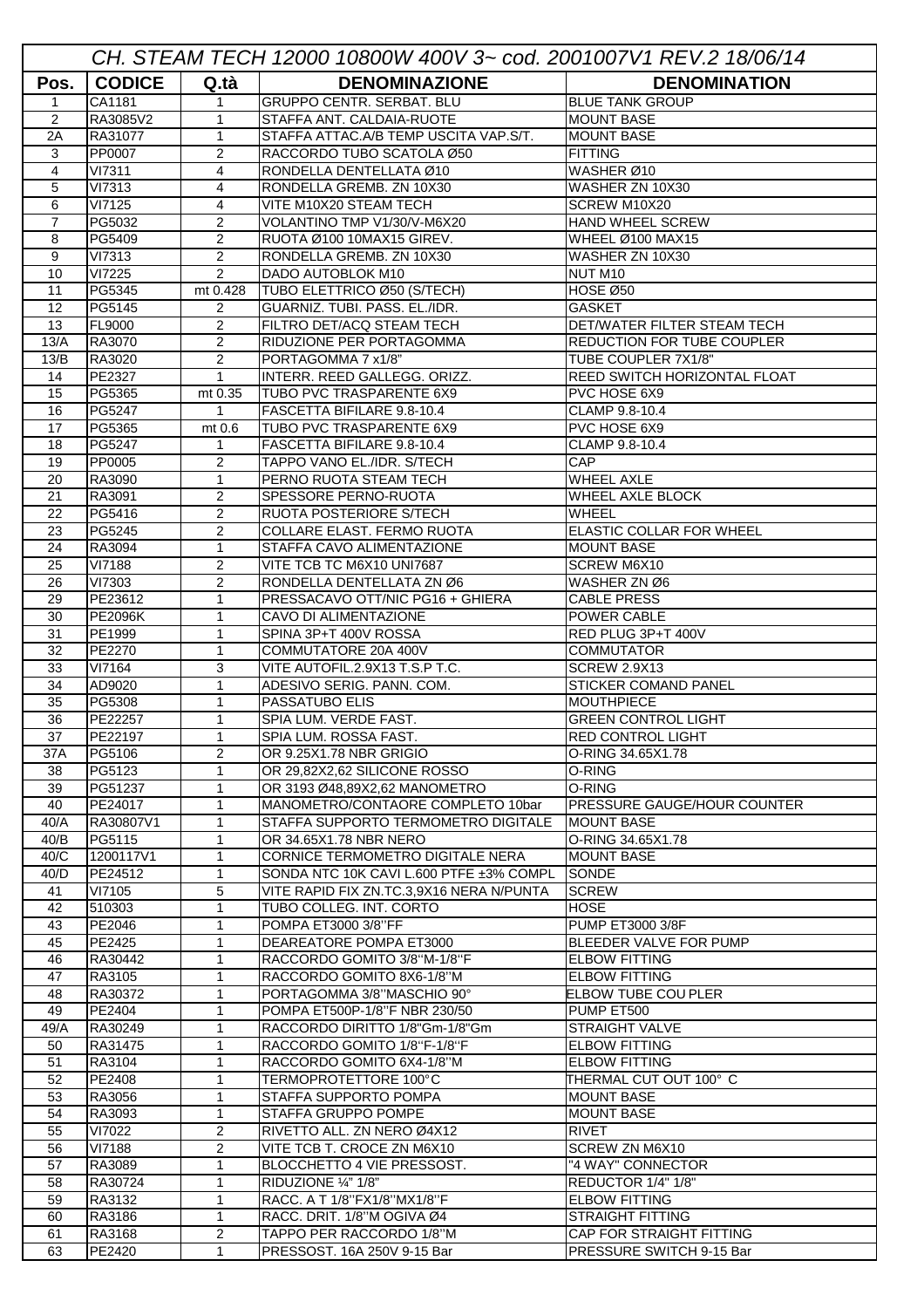| 64    | VI7316         | 4              | ROND. GREMB. 6X16                      | WASHER 6X16                       |
|-------|----------------|----------------|----------------------------------------|-----------------------------------|
| 65    | VI7041         | 4              | VITE 5X10                              | SCREW 5X10                        |
| 66    | PG5247         | 2              | FASCETTA BIFIL.9.8-10.4                | CLAMP 9.8-10.4                    |
| 67    | PG5365         | mt 0.35        | TUBO PVC TRASPARENTE 6X9               | PVC HOSE 6X9                      |
| 68    | PG5247         | $\mathbf 1$    | FASCETTA BIFIL.9.8-10.4                | CLAMP 9.8-10.4                    |
| 69    | PG5246         | 1              | FASCETTA BIFIL. 10.4-11                | <b>CLAMP 10.4-11</b>              |
| 70    | RA3092         | $\mathbf{1}$   | STAFFA GRUPPO SCHEDE                   | <b>MOUNT BASE</b>                 |
|       |                |                |                                        |                                   |
| 71    | PG5064         | 9              | DISTANZIALE FILETTATO M3 L.15 C/GANCIO | THREADED SPACER M3 L.15 WITH HOOK |
| 72    | <b>VI7148</b>  | 9              | VITE 4.8 MET. ZN TC TC 3X8             | SCREW 4.8 ZN 3X8                  |
| 73    | <b>VI7157</b>  | 2              | VITE 4.8 MET. ZN TC 4X16               | <b>SCREW 4.8 ZN 4X16</b>          |
| 74    | <b>VI7318</b>  | 4              | RONDELLA DENTELLATA Ø4                 | WASHER Ø4                         |
| 75    | VI7212         | 4              | DADO ZINCATO Ø4                        | NUT ZN Ø4                         |
| 76    | PE2370         | $\mathbf{1}$   | FASTON F 6.3 C/FORO VITE               | <b>TERMINAL</b>                   |
| 77    | RA3087         | 1              | STAFFA SUPP. TERMOSTATI                | <b>MOUNT BASE</b>                 |
| 78    | VI7022         | 2              | RIVETTO ACCIAIO 4X12                   | <b>RIVET</b>                      |
| 79    | <b>VI7041</b>  | 4              | VITE 5X10                              | SCREW 5X10                        |
| 80    | <b>VI7316</b>  | $\overline{4}$ | RONDELLA GREMB. 6X16                   | WASHER 6X16                       |
| 81    | <b>PE2347D</b> | $\mathbf{1}$   | SCHEDA C.ELETTR.TVAP20 C/PLUS S.T/B    | ELECTRONIC BOARD TVAP20           |
| 82    | PE2349         | $\mathbf{1}$   | SCHEDA CONT. POT. TVAP30               | ELECTRONIC BOARD TVAP30           |
| 83    | PE20475        | 3              | TERMOSATO A BULBO 230℃ RM              | RESET CONTROL THERM.              |
| 84    | RA3088         | $\mathbf{1}$   | STAFFA S/TRASFORMATORE                 | <b>MOUNT BASE</b>                 |
|       |                |                | <b>GOMMINO NERO BASE INF. TRESOR</b>   | RUBBER STOPPER BOTTOM COVER       |
| 84/A  | PG5005         | 4              |                                        |                                   |
| 85    | VI7188         | $\mathbf 1$    | VITE TCB T.C. ZN M6X10                 | SCREW ZN M6X10                    |
| 86    | PE2051         | $\mathbf{1}$   | AUTOTRASF. 1200W 400/230V              | TRANSFORMER 400/230V              |
| 87    | <b>VI7316</b>  | 9              | RONDELLA GREMB. 6X16 ZN                | WASHER ZN 6X16                    |
| 88    | VI7149         | 2              | VITE8.8 ZN 6X20                        | <b>SCREW 8.8 ZN 6X20</b>          |
| 89    | VI7303         | $\overline{2}$ | RONDELLA DENT. ZN Ø6                   | WASHER ZN Ø6                      |
| 90    | <b>VI7316</b>  | 2              | ROND. GREMB. 6X16 ZN SP.1.5            | WASHER ZN 6X16                    |
| 92    | RA3201         | mt 0.93        | TUBO TEFLON Ø6X8                       | <b>HOSE</b>                       |
| 92/A  | PG5360         | mt 0.83        | TUBO EPDM 12X15 (S/TECH)               | <b>HOSE</b>                       |
| 93    | RA3209         | mt 1.35        | TUBO TEFLON Ø6X4                       | <b>HOSE</b>                       |
| 93/A  | PG5338         | mt 1.15        | TUBO EPDM NERO Ø 7X10                  | <b>HOSE</b>                       |
| 94    | RA3210         | mt 0.97        | TUBO TEFLON Ø4X2                       | <b>HOSE</b>                       |
| 94/A  | PG5338         | mt 0.87        | TUBO EPDM NERO Ø 7X10                  | <b>HOSE</b>                       |
|       |                |                |                                        |                                   |
| 95    | 9900457        | $\mathbf{1}$   | CALDAIA CON RESISTENZE                 | <b>BOILER</b>                     |
| 95/A  | PE25226        | 3              | RESISTENZA 3600W 230V                  | <b>HEATING ELEMENT</b>            |
| 95/B  | PG51396        | 3              | GUARNIZIONE RAME Ø42x50x1.5            | COPPER GASKET Ø 42X50X1,5         |
| 95/C  | RA30803        | $\mathbf{1}$   | RACCORDO 75°1/8FX1/8FX1/8M             | <b>ELBOW VALVE</b>                |
| 95/D  | RA3186         | $\mathbf{1}$   | RACCORDO DRITTO 1/8 C/OGIVA            | STRAIGHT VALVE                    |
| 95/E  | RA3408         | $\mathbf{1}$   | VALVOLA N/RIT MOLLA DURA               | <b>NON RETURN VALVE</b>           |
| 95/F  | RA3167         | $\mathbf{1}$   | RACCORDO GOMITO 6X8-1/8F               | <b>ELBOW VALVE</b>                |
| 95/G  | <b>RA33274</b> | $\mathbf 1$    | TAP. OTTONE C/SONDA 190mm+SIC.15bar    | <b>BRASS CAP +PROBE</b>           |
| 95/H  | PG51033        | $\mathbf{1}$   | GUARNIZ. TEFLON Ø33.5X40X2             | <b>GASKET</b>                     |
| 95/1  | RA31035        | $\mathbf{1}$   | RACCORDO A T 1/8"F X 1/8"F X 1/8"M     | 3-WAYS VALVE 1/8MFM               |
| 95/L  | PE2337         | $\mathbf 1$    | ELETTROV. 6650+2 BOBINE 230V           | SOLENOID VALVE DOUBLE OUTLET      |
| 95/M  | RA3147         | $\mathbf{1}$   | RACCORDO GOMITO 1/8"F-1/8"M            | ELBOW VALVE 1/8MF                 |
| 95/N  | RA3409         | $\mathbf{1}$   | VALV. N/RIT. MM MOLLA DEBOLE           | <b>NON RETURN VALVE</b>           |
| 95/P  | RA3406         | $\mathbf{1}$   | VALVOLA 1/8"M 12 Bar PGØ9              | PRESSURE VALVE 7.5 Bar            |
| 95/P1 | RA30372        | $\mathbf 1$    | RACCORDO GOMITO 3/8M PG Ø7             | <b>ELBOW VALVE</b>                |
|       | 0902707        |                |                                        | <b>COMPLETE BOILER</b>            |
| 95/Q  |                | 1              | CALDAIA COMPLETA S/TECH 12K            |                                   |
| 95/T  | <b>VI7130</b>  | 1              | VITE AUT. NIC. TC TC 3.5X9.5           | <b>SCREW 3.5X9.5</b>              |
| 95/U  | <b>VI7318</b>  | 1              | ROND. DENTELLATA Ø4                    | WASHER Ø4                         |
| 95/Y  | PE23447        | 1              | TERMOSTATO 235°C RIPRISTINO            | THERMOSTAT                        |
| 95/W  | RA31427        | $\mathbf{1}$   | RACCORDO DIRITTO 1/8"FX1/8"F           | <b>STRAIGHT VALVE</b>             |
| 95/Z  | RA3168         | $\mathbf 1$    | TAPPO PER RACCORDO 1/8"M               | CAP 1/8M                          |
| 96    | IS40204        | $\mathbf 1$    | ISOLANTE CALDAIA S/BOX PROF.           | <b>BOILER INSULATION</b>          |
| 97    | RA30243        | $\mathbf 1$    | RACCORDO MISC. 6X4 1/8FX6X8 90°        | Y-VALVE 1/8"FX1/8"F 6X4           |
| 97/A  | RA3201         | mt 0.38        | TUBO TEFLON Ø6X8                       | <b>HOSE</b>                       |
| 97/B  | PG5360         | mt 0.3         | TUBO EPDM 12X15 (S/TECH)               | <b>HOSE</b>                       |
| 98    | PE2334         | $\mathbf{1}$   | TERMOSTATO 175°C RIPRIST.              | <b>RESET THERMOSTAT</b>           |
| 99    | 85120230       | 3              | VITE TBEI ISO 7380 M6X16 INOX          | <b>SCREW</b>                      |
| 100   | VI73036        | 3              | RONDELLA DENTELLATA M6 INOX            | <b>WASHER</b>                     |
| 102   | PG52074        | 1              | GUARNIZIONE SILICONE Ø50 SP.4(REV.2)   | EPDM GASKET Ø 45                  |
| 102/A | RA31634        | $\mathbf{1}$   | TAPPO DRENAGGIO 1 1/2"F                | <b>BOILER DRAIN CAP 1 1/2"F</b>   |
| 103   |                | mt 0.33        |                                        | <b>HOSE</b>                       |
|       | PG53015        |                | TUBO SILICONE TELATO INOX Ø5X11        |                                   |
| 104   | PG5209         | $\overline{2}$ | FASCETTA STRIK MONO.9-11               | SINGLE EAR CLAMP                  |
| 104/A | RA3020         | $\mathbf{1}$   | PORTAGOMMA 7 X1/8 MASCHIO              | <b>TUBE COUPLER</b>               |
| 104/B | VI72038        | $\mathbf 1$    | GHIERA 1/8"G OTTONE                    | NUT 1/8"G BRUSS                   |
| 105   | <b>VI7318</b>  | 2              | ROND. DENTELLATA Ø4                    | WASHER Ø4                         |
| 106   | <b>VI7130</b>  | 1              | VITE AUT. NIC. TC TC 3.5X9.5           | <b>SCREW CR. 3.5X9.5</b>          |
| 107   | PE30142        | $\mathbf{1}$   | <b>CUSTODIA DA PANNELLO</b>            | CONNECTOR COVER W/ SNAP           |